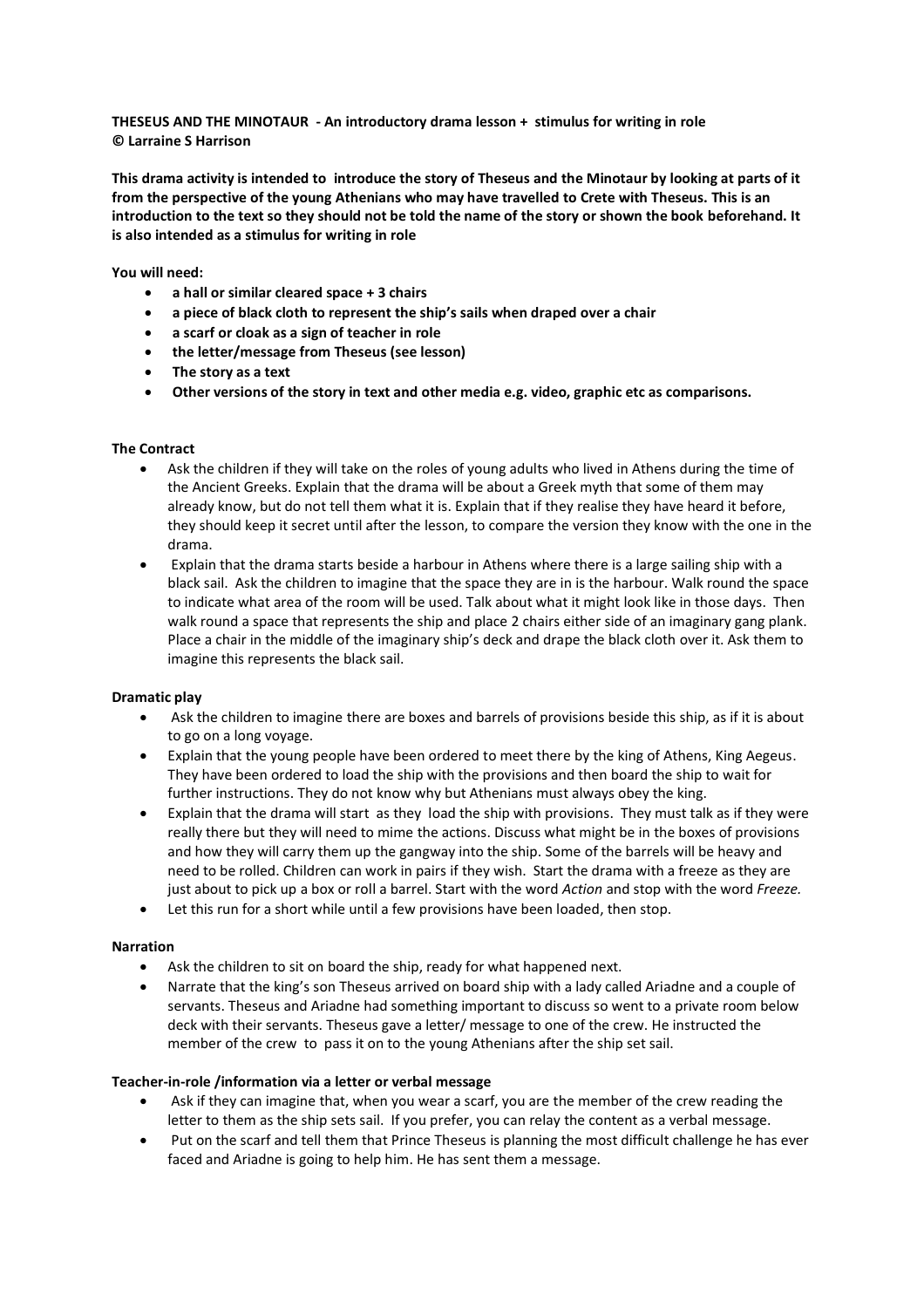• Unravel the scroll and read out the following letter or relate a verbal version of the message. Use a formal tone, but do not speak or behave in a manner significantly different from your own as that can distract the children.

### **THE MESSAGE FROM THESEUS**

### *To the young Athenians aboard the ship with the black sail*

*I Theseus, son of King Aegeus of Athens, must impart to you the following information. Listen well for your lives will depend on it.*

*Many years ago, my father held some games in Athens and people came from far and wide to take part. Across the sea there is an island called Crete. The king of Crete is called King Minos and he sent his only son to take part in the games. This young man was so good that he won nearly every event. But then something terrible happened. Someone from Athens was so jealous that they murdered him.* 

*King Minos was so angry that he threatened to wage war on Athens and kill us all. His army was more powerful than ours and my father knew if he carried out his threat, we would all die. So my father asked King Minos if there was anything he could do to prevent him for attacking Athens. That was when my father made an agreement with King Minos.*

*In Crete, there is a creature known as a Minotaur. It has the head and body of a huge bull but it has the legs of a man. It lives underground in a labyrinth, a maze of tunnels. Every 9 years the Minotaur comes out of the labyrinth looking for food. It likes to eat young humans and it was killing many young people from Crete. King Minos said that if my father sent a boatload of our young people from Athens to Crete every 9 years, to be fed to the Minotaur instead of it eating their young people, he would not attack Athens. My father agreed and said to King Minos 'You will know the ship when it comes. It is the ship of death and it will be flying a black sail'.* 

*This year is the 9th year. It is time to send a ship of young Athenians to Crete to be fed to the Minotaur. This is the ship and I Theseus, along with you here on the ship, are the young people to be fed to the Minotaur. But do not be afraid for I have a plan to kill the Minotaur before it kills us. Ariadne has given me a special dagger and some thread so I will not get lost in the labyrinth.* 

*I made my father a promise that if I kill the Minotaur, he will know because when we return, we will be flying a white sail instead of the black one.* 

*Have no fear. I will save you all and you will be welcomed back to Athens as brave heroes.* 

*Theseus.*